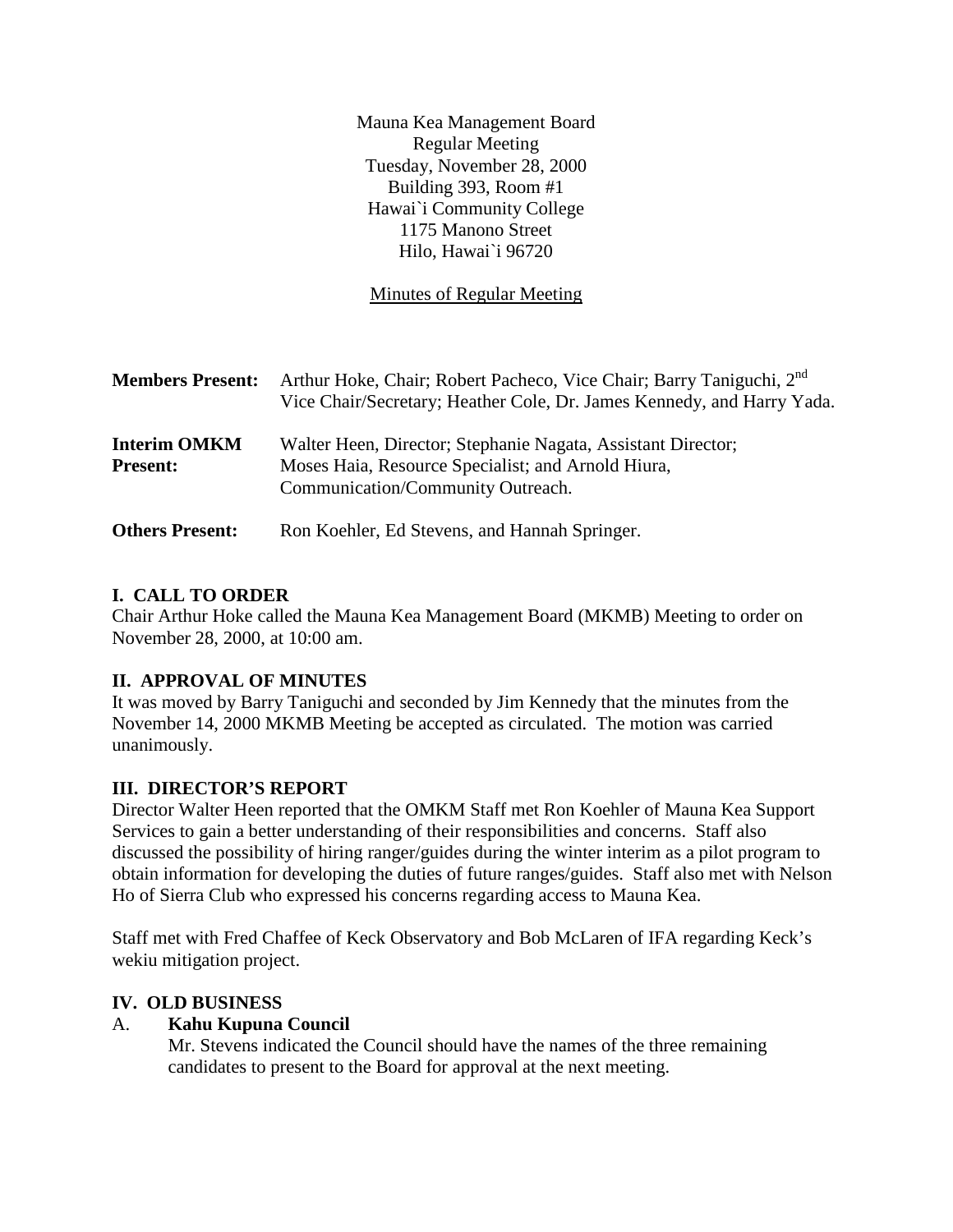Mr. Stevens also reported that some word/sentence clarification changes to the guidelines previously circulated to the Board were made, but no significant content changes were made.

It was clarified that Kahu Kupuna is a reference to the type of entity envisioned by the Master Plan, that is, a description of the composition of its membership and is not the official name of the body. The proposed official name is Kahu Ku Mauna (Guardians for the Mountain).

A suggested title for the document was *Kahu Kupuna Council Guidelines* which would then make it traceable to the Master Plan. It was further suggested a statement naming the Council **Kahu Ku Mauna** be placed at the very beginning of the *Guidelines*, followed by the description of its structure, and ending with background information. Another suggestion for the title was to place *Kahu Ku Mauna* in parentheses below *Kahu Kupuna Council,* followed on the next line with the word *Guidelines*.

It was moved by Rob Pacheco and seconded by Jim Kennedy to adopt the Kahu Kupuna Council Guidelines as amended, including the concept that Kahu Kupuna is an entity description and not the official name of the Council, and adoption of the name Kahu Ku Mauna as the official name for the Council. The motion was carried unanimously.

### B. **Design Review Process**

Due to information obtained subsequent to the adoption of the Design Review guidelines at the previous meeting, staff recommends that further study is required and requested an opportunity to re-evaluate the Design Review Process guidelines.

It was moved by Barry Taniguchi and seconded by Jim Kennedy to rescind the adoption of the Design Review guidelines and refer it to Staff for further study. The motion was carried unanimously.

# C. **Committee Reports**

- 1. Hawaiian Culture no report
- 2. Education

Jim Kennedy reported the committee met, and he and Barbara Robertson are meeting to begin planning for programs. The committee plans to contact the individual involved in astronomy instruction in the Hawaiian Studies program to solicit her participation on the committee.

3. Environment – Rob Pacheco reported invitations were sent to individuals to participate in the environment resource group. Kahu Ku Mauna reported that Hannah Springer will be representing the Council. Follow up contact will be made by phone on Monday, December 4, 2000.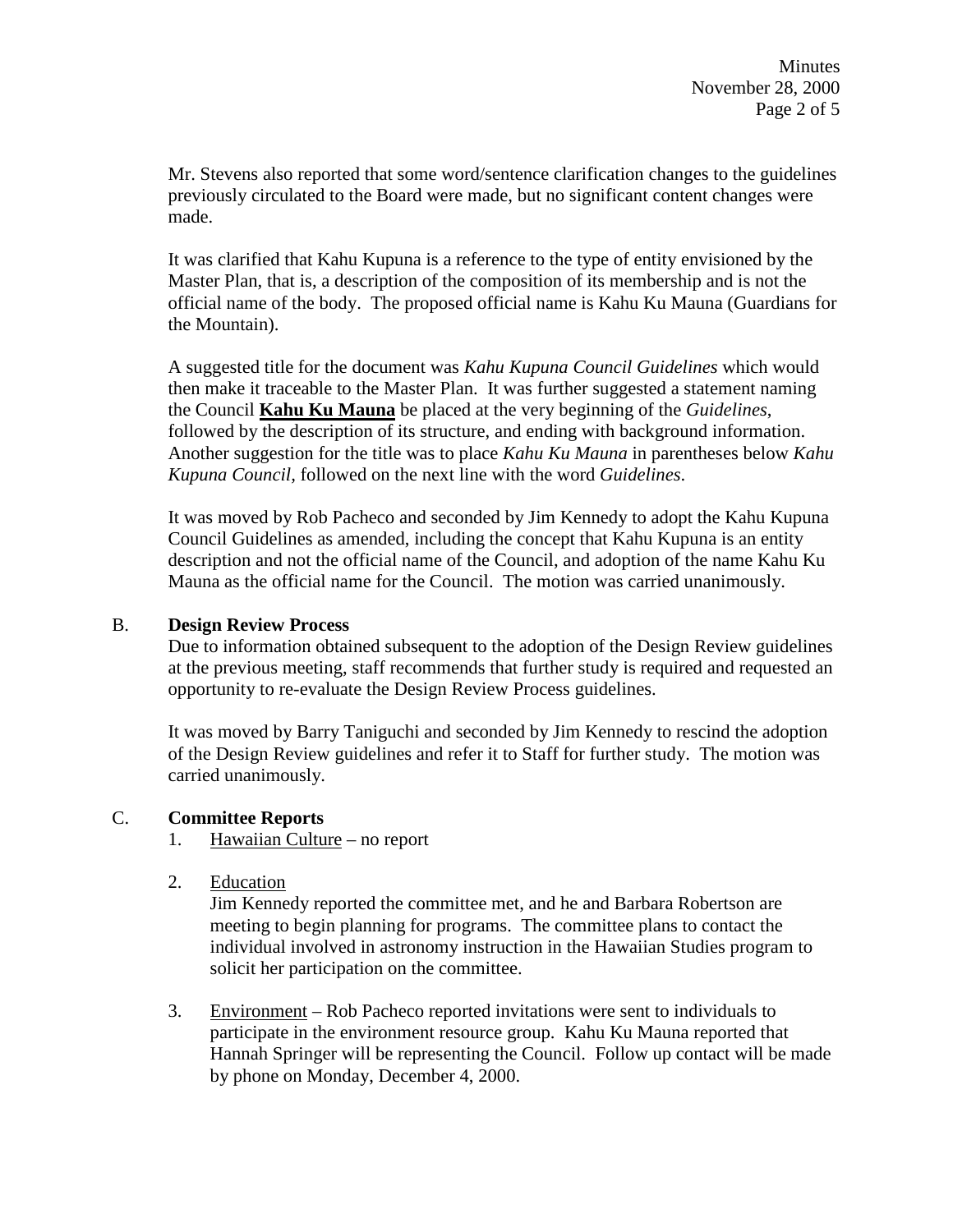**Minutes** November 28, 2000 Page 3 of 5

4. Public Safety and Conduct – no report

To emphasize the importance of this committee, Jim Kennedy reported that a group of four individuals went to the top of Poliahu on the night of November  $27<sup>th</sup>$  with what appeared to be lasers and a narrow beam bright lamp. The beams were pointed into the open domes and telescopes, making it impossible for them to observe. The individuals were intercepted by police at Hale Pohaku. While admitting they were on Poliahu, they claimed they did not have any bright lights, but rather stated they were lighting flares in the celebration of makahiki. No legal action was taken.

There was concern that the laser incident could result in a copy-cat series of events. Discussion ensued regarding potential state or county violations. Director Heen stated he would check and confer with the County Prosecutor's office.

- 5. Administrative Rules no report
- 6. Budget no report

# **V. NEW BUSINESS**

# A. **Proposed DLNR action on Commercial Permit Applications**

DLNR staff intends to recommend to the Board of Land and Natural Resources (BLNR) the: 1) approval of certain applications for permits to Mauna Kea; 2) limiting the number permittees at night; and 3) requiring the scheduling of permittees. DLNR staff also plans to recommend transferring the authority of the Mauna Kea Commercial permitting functions to the newly formed UHH OMKM.

After much discussion of the history of the pending applications and the merits of transferring the permitting functions to the newly formed UHH OMKM, the following motions were made:

It was moved by Jim Kennedy and seconded by Barry Taniguchi to recommend that DLNR obtain an opinion from the Attorney General regarding the range of options available to DLNR for delegating the permitting authority to OMKM, and explore the options of returning permitting fees to OMKM. The motion was carried with one abstention (Rob Pacheco).

It was further moved by Jim Kennedy and seconded by Heather Cole that in view of limited facilities, OMKM requests DLNR to delay increasing the number of permits for one year to allow OMKM to explore alternatives for expanding facilities and to understand the permitting issues. The main motion did not include the development of a viable solution to the capacity issue and an amendment was requested.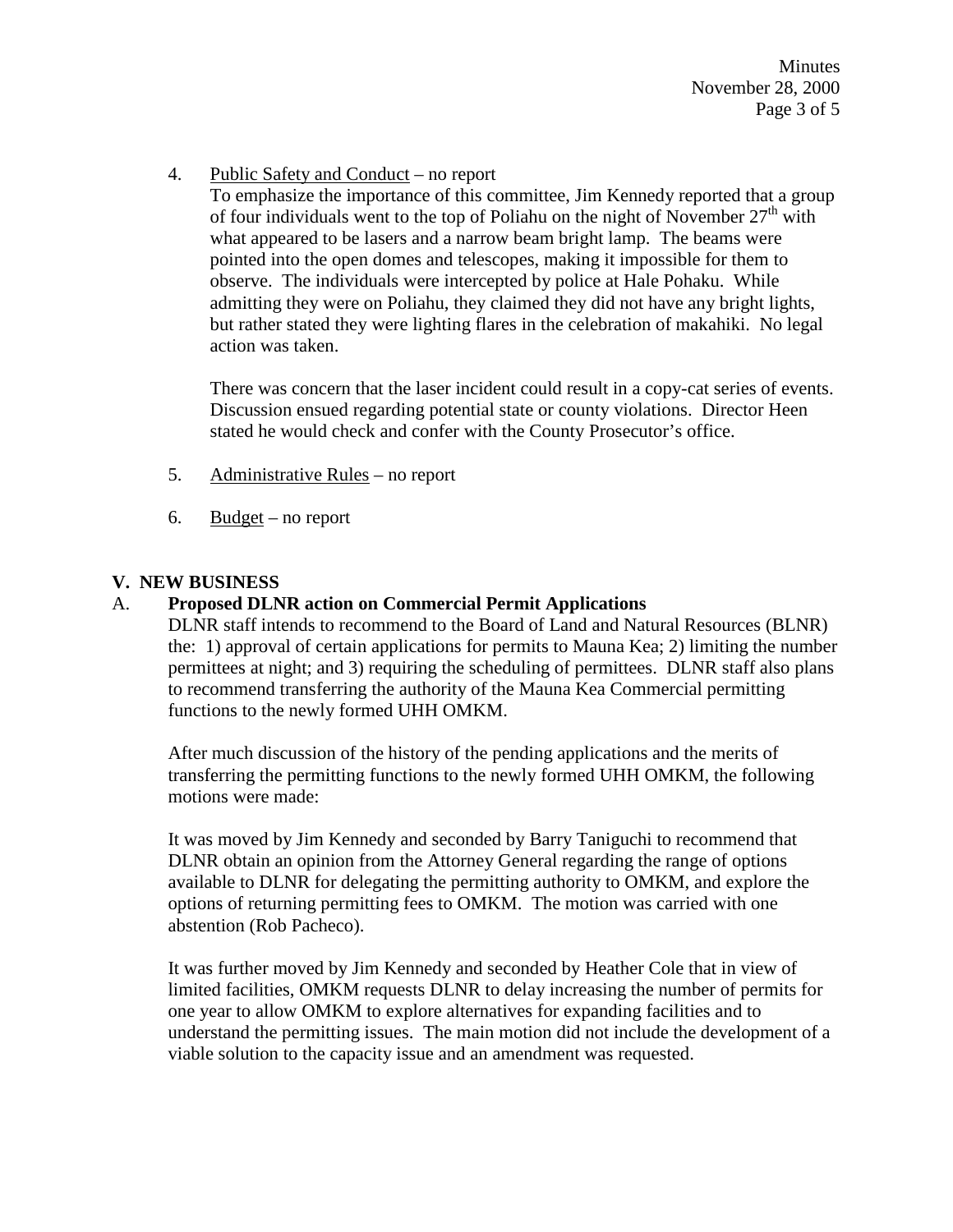It was moved by Barry Taniguchi and seconded by Jim Kennedy to amend the main motion to include that, if at the end of one year nothing is resolved, all commercial permits should be revoked and a new permitting process shall be established. The motion to amend and the main motion passed with one abstention (Rob Pacheco) in both cases.

The above action essentially requests OMKM staff to appear before the BLNR December 2000 meeting to express MKMB's position.

## B. **Keck Observatory's Wekiu mitigation proposal**

Keck has informed OMKM it is interested in initiating a wekiu mitigation plan. Keck wants to start this project prior to initiating the large outrigger project. Keck received a CDUA permit from DLNR to proceed with the project. The project, if successful, will not only help augment wekiu habitat near the Keck and Subaru sites, but provide a program for habitat restoration at other parts of the mountain.

Staff asked Keck to work with DLNR's Historic Preservation Division (HPD) to ensure that HPD will review the plan with respect to cultural or archeological impacts.

Keck is aware this project must go through a review process delineated in the Master Plan.

When Keck formally submits its application to OMKM, the first step by OMKM/MKMB and the UH Hilo Chancellor is to determine the status of the project, i.e. minor vs. major. The Board was reminded that once the status is determined both the UH Hilo Chancellor and originating campus chancellor (in this case, UH Manoa) have 30 days to review the project. Although the Master Plan does not state how much time OMKM has to make its initial determination, it behooves the Office and the Board to move expeditiously.

### C. **Excavation Procedures**

Staff recommended MKMB request Kahu Ku Mauna to develop, in conjunction with appropriate agencies, excavation procedures, an item recommended by Mr. Stevens at the last meeting. Mr. Stevens indicated he has prepared a document, but it requires updating. He will provide a report at the next meeting.

### **VI. ANNOUNCEMENTS**

- A. Rob Pacheco suggested that due to the limited time available at Board meetings and the difficulties in accomplishing all that is brought to the Board for consideration, staff develop a working list of "things to do" and a timeline.
- B. Rob Pacheco also suggested that members of the Board and Staff periodically meet or get together on Mauna Kea so that they can develop a better understanding and feel for the mountain which they have been charged with managing.